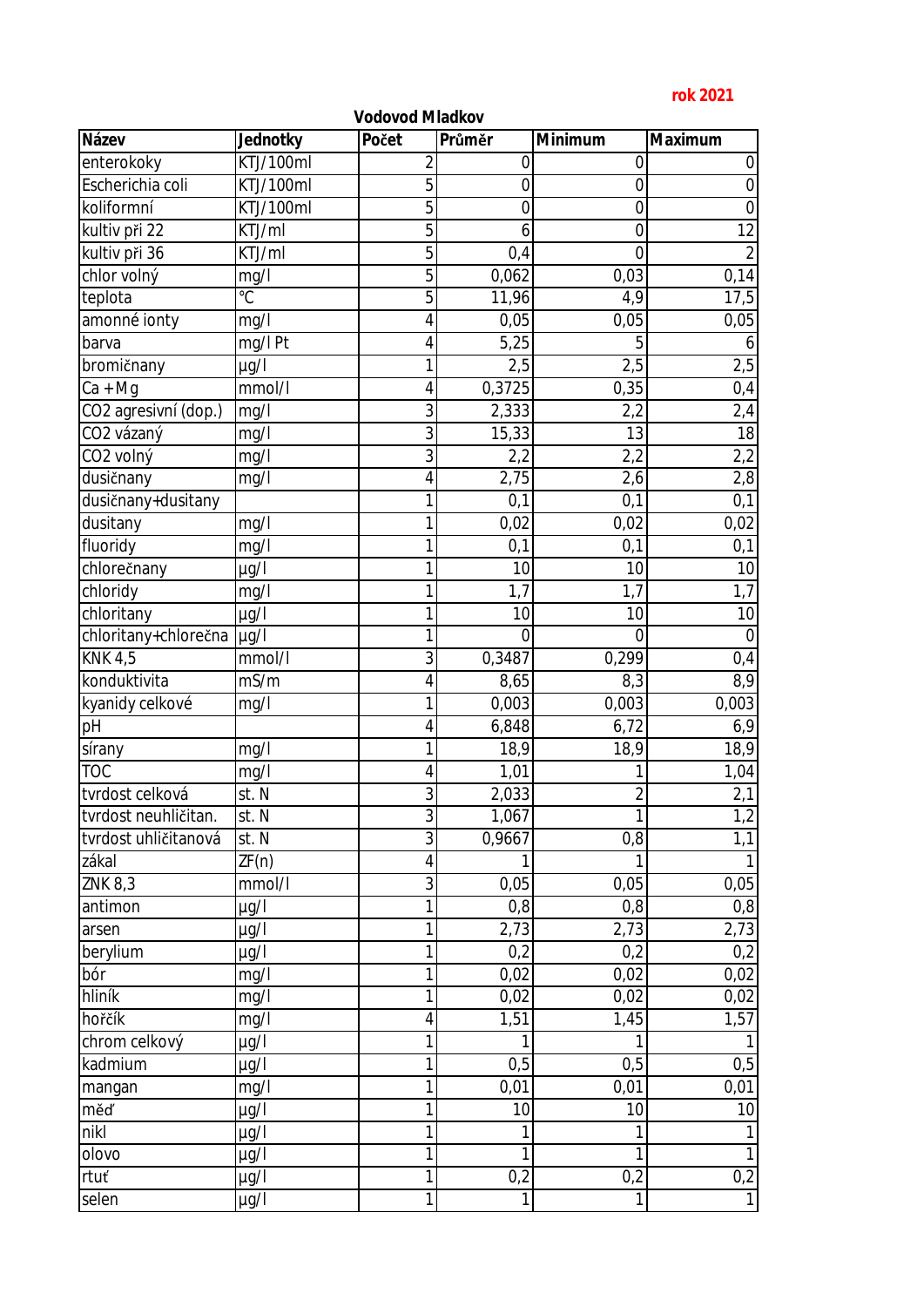| sodík                     | mg/l                      | 1              | 5              | 5              | 5              |
|---------------------------|---------------------------|----------------|----------------|----------------|----------------|
| uran                      | µg/l                      | 1              | $\overline{2}$ | $\overline{2}$ | $\overline{2}$ |
| vápník                    | mg/l                      | 4              | 12,48          | 11,8           | 13,4           |
| železo                    | mg/l                      | 4              | 0,1            | 0,02           | 0,17           |
| benzen                    | µg/l                      | $\overline{1}$ | 0,1            | 0,1            | 0,1            |
| benzo(a)pyren             | $\mu$ g/l                 | 1              | 0,002          | 0,002          | 0,002          |
| benzo(b)fluoranthen       | $\mu$ g/l                 | 1              | 0,002          | 0,002          | 0,002          |
| benzo(g,h,i)perylen       | $\mu$ g/l                 | 1              | 0,002          | 0,002          | 0,002          |
| benzo(k)fluoranthen       | $\mu g\overline{\Lambda}$ | 1              | 0,002          | 0,002          | 0,002          |
| bromdichlormethan         | µg/l                      | 1              |                |                |                |
| bromoform                 | $\mu$ g/l                 | 1              |                |                |                |
| dibromchlormethan         | $\mu$ g/l                 | $\mathbf{1}$   | 1              | 1              |                |
| chlorethen                | $\mu$ g/l                 | $\overline{1}$ | 0,5            | 0,5            | $0,5$          |
| chloroform                | $\mu$ g/l                 | 1              | 1              | 1              |                |
| indeno(1,2,3-cd)pyre      | $\mu$ g/l                 | 1              | 0,002          | 0,002          | 0,002          |
| PAUsuma (4)               | $\mu$ g/l                 | 1              | 0              | 0              | 0              |
| TCE+PCE                   | µg/l                      | 1              | 0              | 0              | $\mathbf 0$    |
| tetrachlorethen           | µg/l                      | 1              |                | 1              |                |
| Trihalomethany            | $\mu$ g/l                 | 1              | $\overline{0}$ | $\overline{0}$ | $\overline{0}$ |
| trichlorethen             | µg/l                      | 1              |                |                |                |
| 1,2-dichlorethan          | µg/l                      | 1              | 0,3            | 0,3            | 0,3            |
| acetochlor                | µg/l                      | 1              | 0,02           | 0,02           | 0,02           |
| acetochlor ESA            | µg/l                      | 1              | 0,02           | 0,02           | 0,02           |
| acetochlor OA             | µg/l                      | $\mathbf{1}$   | 0,02           | 0,02           | 0,02           |
| alachlor                  | µg/l                      | 1              | 0,005          | 0,005          | 0,005          |
| alachlor ESA              | µg/l                      | 1              | 0,02           | 0,02           | 0,02           |
| alachlor OA               | µg/l                      | 1              | 0,02           | 0,02           | 0,02           |
| <b>AMPA</b>               | µg/l                      | 1              | 0,05           | 0,05           | 0,05           |
| atrazin                   | µg/l                      | $\mathbf{1}$   | 0,01           | 0,01           | 0,01           |
| atrazin-des-des           | µg/l                      | 1              | 0,02           | 0,02           | 0,02           |
| atrazin-desethyl          | $\mu$ g/l                 | 1              | 0,01           | 0,01           | 0,01           |
| atrazin-desisopropyl      | $\mu$ g/l                 | $\mathbf{1}$   | 0,01           | 0,01           | 0,01           |
| atrazin-2-hydroxy         | $\mu$ g/l                 | 1              | 0,01           | 0,01           | 0,01           |
| bentazon                  | µg/l                      | $\mathbf{1}$   | 0,01           | 0,01           | 0,01           |
| clopyralid                | µg/l                      | 1              | 0,025          | 0,025          | 0,025          |
| dicamba                   | µg/l                      | $\mathbf{1}$   | 0,025          | 0,025          | 0,025          |
| dimethachlor              | µg/l                      | 1              | 0,01           | 0,01           | 0,01           |
| dimethachlor ESA          | $\mu$ g/l                 | $\overline{1}$ | 0,01           | 0,01           | 0,01           |
| dimethachlor OA           | µg/l                      | 1              | 0,02           | 0,02           | 0,02           |
| fenuron                   | µg/l                      | $\mathbf{1}$   | 0,01           | 0,01           | 0,01           |
| glyfosát                  | µg/l                      | $\overline{1}$ | 0,05           | 0,05           | 0,05           |
| hexazinon                 | µg/l                      | 1              | 0,01           | 0,01           | 0,01           |
| chloridazon               | µg/l                      | $\mathbf{1}$   | 0,01           | 0,01           | 0,01           |
| chloridazon desp+met µg/l |                           | $\overline{1}$ | 0,05           | 0,05           | 0,05           |
| chloridazon-despheny µg/l |                           | $\mathbf{1}$   | 0,02           | 0,02           | 0,02           |
| chloridazon-desp-met µg/l |                           | 1              | 0,01           | 0,01           | 0,01           |
| chlortoluron              | $\mu g/I$                 | 1              | 0,01           | 0,01           | 0,01           |
| isoproturon               | µg/l                      | $\mathbf{1}$   | 0,01           | 0,01           | 0,01           |
| <b>MCPA</b>               | µg/l                      | $\mathbf{1}$   | 0,01           | 0,01           | 0,01           |
| metazachlor               | µg/l                      | $\mathbf{1}$   | 0,01           | 0,01           | 0,01           |